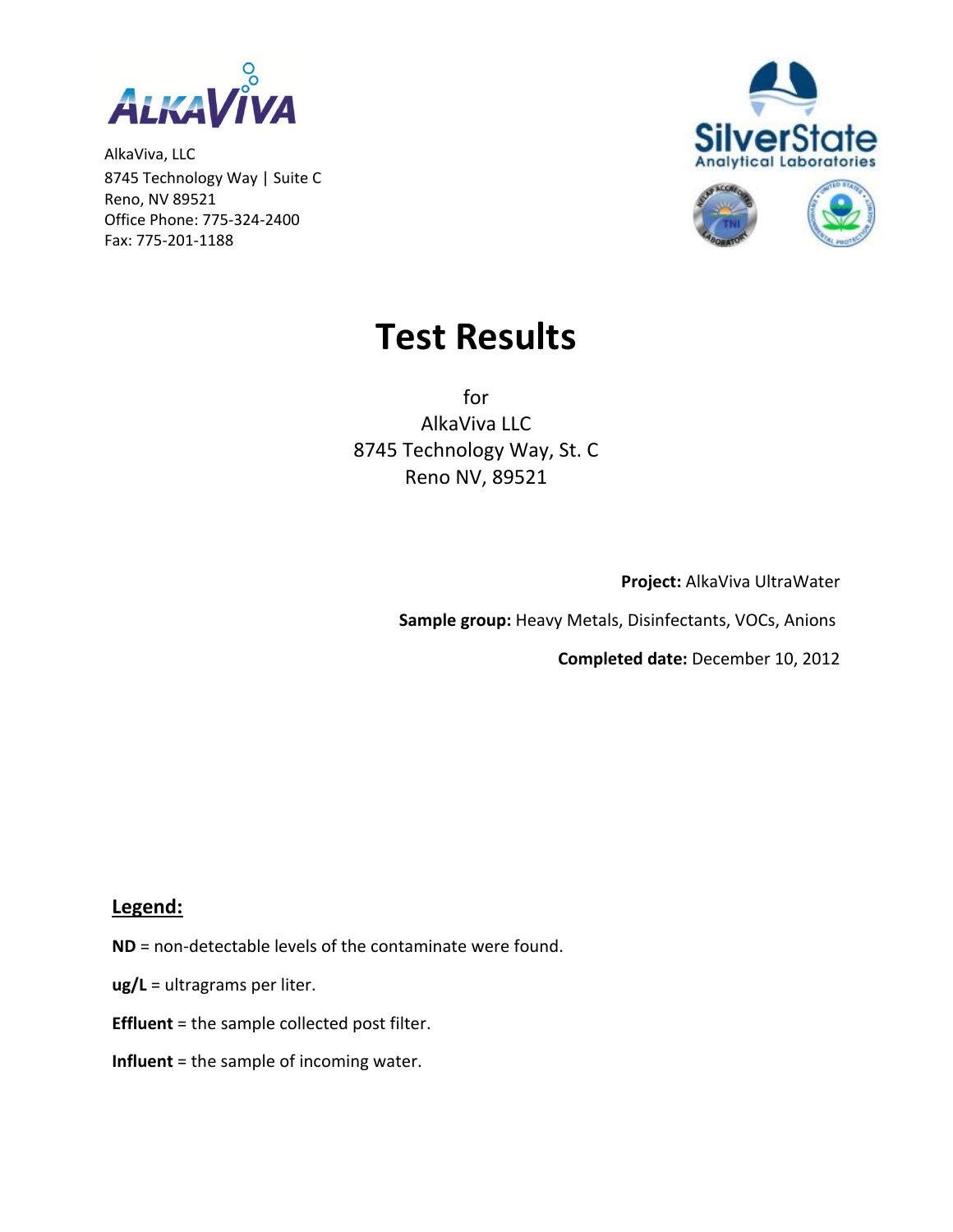



| <b>Drinking Water Contaminant</b>     | <b>Influent</b><br>Contaminant<br>Level | Unit of<br><b>Measure</b> | <b>UltraWater</b><br><b>Results</b><br>(Efluent) | Percent<br>Removed | <b>Reporting</b><br><b>Limits</b> |
|---------------------------------------|-----------------------------------------|---------------------------|--------------------------------------------------|--------------------|-----------------------------------|
| <b>Disinfectants and other Anions</b> |                                         |                           |                                                  |                    |                                   |
| <b>Total Residual Chlorine</b>        | $\mathbf{1}$                            | mg/L                      | <b>ND</b>                                        | 99.99%             | 0.25                              |
| <b>Free Chlorine</b>                  | 0.33                                    | mg/L                      | <b>ND</b>                                        | 99.99%             | 0.25                              |
| <b>Fluoride</b>                       | 2.27                                    | mg/L                      | <b>ND</b>                                        | 99.99%             | 0.5                               |
| Nitrate as N                          | 0.73                                    | mg/L                      | <b>ND</b>                                        | 99.99%             | 0.1                               |
| <b>Nitrite as N</b>                   | $\pmb{0}$                               | mg/L                      | <b>ND</b>                                        | $\pmb{0}$          | 0.1                               |
| <b>TDS</b>                            | 105                                     | mg/L                      | 100                                              | 1%                 | 10                                |
| <b>Heavy Metals</b><br>Aluminum       | 0.695                                   | mg/L                      | 0.216                                            | 68.92%             | 0.01                              |
| Antimony                              | 0.0313                                  | mg/L                      | <b>ND</b>                                        | 99.99%             | 0.001                             |
| Aresenic                              | 0.466                                   | mg/L                      | <b>ND</b>                                        | 99.99%             | 0.001                             |
| <b>Barium</b>                         | 0.932                                   | mg/L                      | 0.00103                                          | 99.89%             | 0.001                             |
| <b>Beryllium</b>                      | 0.00482                                 | mg/L                      | <b>ND</b>                                        | 99.99%             | 0.001                             |
| <b>Boron</b>                          | 1.69                                    | mg/L                      | 0.722                                            | 57.28%             | 0.01                              |
| Cadmium                               | 0.0471                                  | mg/L                      | ND                                               | 99.99%             | 0.001                             |
| Chromium                              | 0.179                                   | mg/L                      | <b>ND</b>                                        | 99.99%             | 0.001                             |
| <b>Chromium VI</b>                    | 0.958                                   | mg/L                      | <b>ND</b>                                        | 99.99%             | 0.0005                            |
| Copper                                | 0.41                                    | mg/L                      | <b>ND</b>                                        | 99.99%             | 0.001                             |
| Iron                                  | 1.36                                    | mg/L                      | 0.0103                                           | 99.24%             | $0.01\,$                          |
| Lead                                  | 0.0988                                  | mg/L                      | ND                                               | 99.99%             | 0.001                             |

 **\*ND=Non-Detcetable levels were found, \*mg/L=Milligrams Per Liter, or Parts Per Million, \*ug/L=Ultragrams Per Liter, or Parts Per Billion**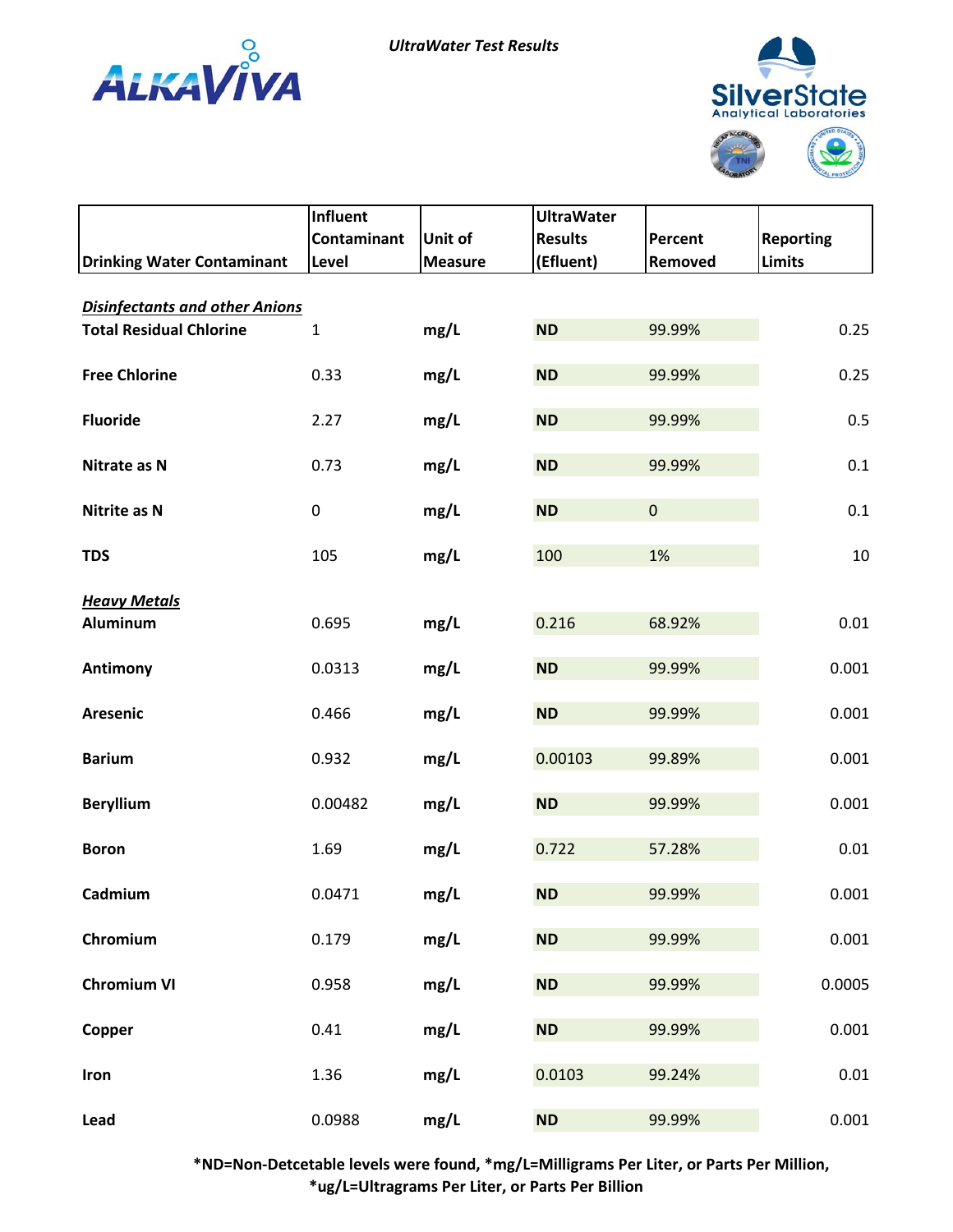



|                                                     | Influent<br>Contaminant | <b>Unit of</b> | <b>UltraWater</b><br><b>Results</b> | Percent | <b>Reporting</b> |
|-----------------------------------------------------|-------------------------|----------------|-------------------------------------|---------|------------------|
| <b>Drinking Water Contaminant</b>                   | Level                   | <b>Measure</b> | (Efluent)                           | Removed | <b>Limits</b>    |
| <b>Manganese</b>                                    | 0.0912                  | mg/L           | <b>ND</b>                           | 99.99%  | 0.01             |
| Molybdenum                                          | 0.0675                  | mg/L           | <b>ND</b>                           | 99.99%  | 0.001            |
| <b>Mercury</b>                                      | 0.008                   | mg/L           | <b>ND</b>                           | 99.99%  | 0.002            |
| <b>Nickle</b>                                       | 0.0693                  | mg/L           | <b>ND</b>                           | 99.99%  | 0.001            |
| Selenium                                            | 0.0909                  | mg/L           | <b>ND</b>                           | 99.99%  | 0.001            |
| <b>Silver</b>                                       | 0.117                   | mg/L           | <b>ND</b>                           | 99.99%  | 0.001            |
| <b>Thalium</b>                                      | 0.0071                  | mg/L           | <b>ND</b>                           | 99.99%  | 0.001            |
| Vanadium                                            | 0.977                   | mg/L           | <b>ND</b>                           | 99.99%  | 0.001            |
| Zinc                                                | 0.585                   | mg/L           | <b>ND</b>                           | 99.99%  | 0.001            |
| <b>Volitile Organics</b><br>1,1,1,2-Tetrachloethane | 201                     | ug/L           | <b>ND</b>                           | 99.99%  | 5                |
| 1,1,1-Trichlorethane                                | 156                     | ug/L           | <b>ND</b>                           | 99.99%  | 5                |
| 1,1,2,2-Tetrachloroethane                           | 616                     | ug/L           | <b>ND</b>                           | 99.99%  | 5                |
| 1,1,2-Trichloroethane                               | 60.2                    | ug/L           | <b>ND</b>                           | 99.99%  | 5                |
| 1,1-Dichlorethane                                   | 397                     | ug/L           | 5.43                                | 98.63%  | 5                |
| 1,1-Dichloroethene                                  | 98.5                    | ug/L           | <b>ND</b>                           | 99.99%  | 5                |
| 1,1-dichloropropene                                 | 246                     | ug/L           | <b>ND</b>                           | 99.99%  | 5                |
| 1,2,3-Trichloropropane                              | 528                     | ug/L           | <b>ND</b>                           | 99.99%  | 5                |
| 1,2,4-Trichlorobenzene                              | 101                     | ug/L           | ND                                  | 99.99%  | 5                |

 **\*ND=Non-Detcetable levels were found, \*mg/L=Milligrams Per Liter, or Parts Per Million, \*ug/L=Ultragrams Per Liter, or Parts Per Billion**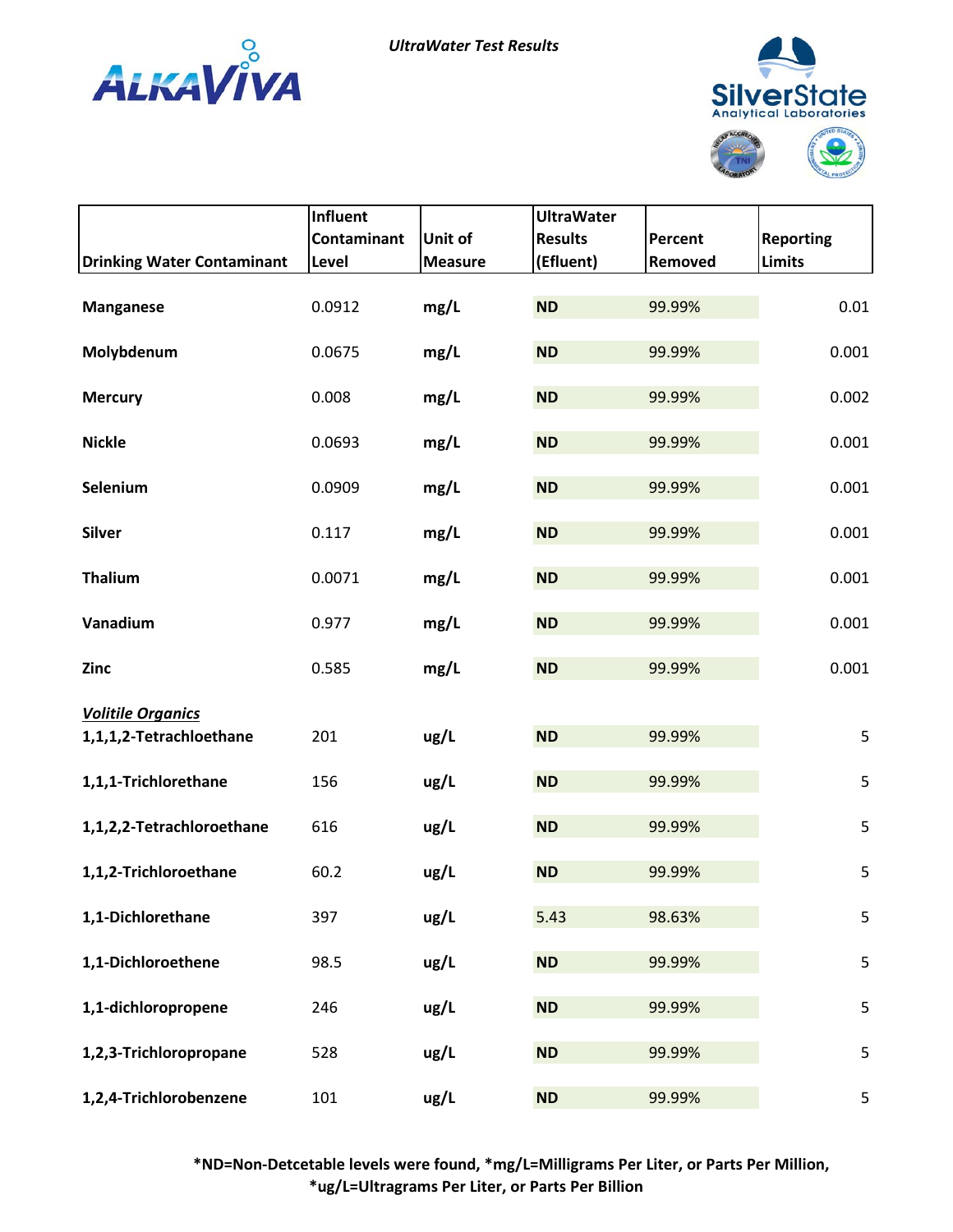



C

|                                   |                 |                |                   | ABORATOR | <b>MTAL PROTECT</b> |
|-----------------------------------|-----------------|----------------|-------------------|----------|---------------------|
|                                   | <b>Influent</b> |                | <b>UltraWater</b> |          |                     |
|                                   | Contaminant     | <b>Unit of</b> | <b>Results</b>    | Percent  | <b>Reporting</b>    |
| <b>Drinking Water Contaminant</b> | Level           | <b>Measure</b> | (Efluent)         | Removed  | <b>Limits</b>       |
| 1,2,4-Trimethylbenzene            | 192             | ug/L           | <b>ND</b>         | 99.99%   | 5                   |
| 1,2-Dichlorobenzene               | 228             | ug/L           | <b>ND</b>         | 99.99%   | 5                   |
| 1,2-Dichloroethane                | 108             | ug/L           | <b>ND</b>         | 99.99%   | 5                   |
| 1,2-Dichloropropane               | 186             | ug/L           | <b>ND</b>         | 99.99%   | 5                   |
| 1,3,5-Trimethylbenzene            | 387             | ug/L           | <b>ND</b>         | 99.99%   | 5                   |
| 1,3-Dichloropropane               | 275             | ug/L           | <b>ND</b>         | 99.99%   | 5                   |
| 1,4-Dichlorobenzene               | 203             | ug/L           | <b>ND</b>         | 99.99%   | 5                   |
| 2,2-Dichloropropane               | 179             | ug/L           | <b>ND</b>         | 99.99%   | 5                   |
| 2-Chlorotoluene                   | 429             | ug/L           | <b>ND</b>         | 99.99%   | 5                   |
| 4-Chlorotoluene                   | 94.5            | ug/L           | <b>ND</b>         | 99.99%   | 5                   |
| <b>Benzene</b>                    | 172             | ug/L           | <b>ND</b>         | 99.99%   | 5                   |
| <b>Bromobenzene</b>               | 59.6            | ug/L           | <b>ND</b>         | 99.99%   | 5                   |
| <b>Carbon Tetrachloride</b>       | 153             | ug/L           | <b>ND</b>         | 99.99%   | 5                   |
| Chirobenzene                      | 231             | ug/L           | <b>ND</b>         | 99.99%   | 5                   |
| cis-1,2-dichloroethane            | 366             | ug/L           | <b>ND</b>         | 99.99%   | 5                   |
| cis-1,3-Dichloropropene           | 145             | ug/L           | <b>ND</b>         | 99.99%   | 5                   |
| Dibromomethane                    | 156             | ug/L           | <b>ND</b>         | 99.99%   | 5                   |
| Dichlorodifluoromethane           | 160             | ug/L           | <b>ND</b>         | 99.99%   | 5                   |
| Ethylbenzene                      | 262             | ug/L           | <b>ND</b>         | 99.99%   | 5                   |
| Hexachlorobutadine                | 80.3            | ug/L           | <b>ND</b>         | 99.99%   | 5                   |

 **\*ND=Non-Detcetable levels were found, \*mg/L=Milligrams Per Liter, or Parts Per Million, \*ug/L=Ultragrams Per Liter, or Parts Per Billion**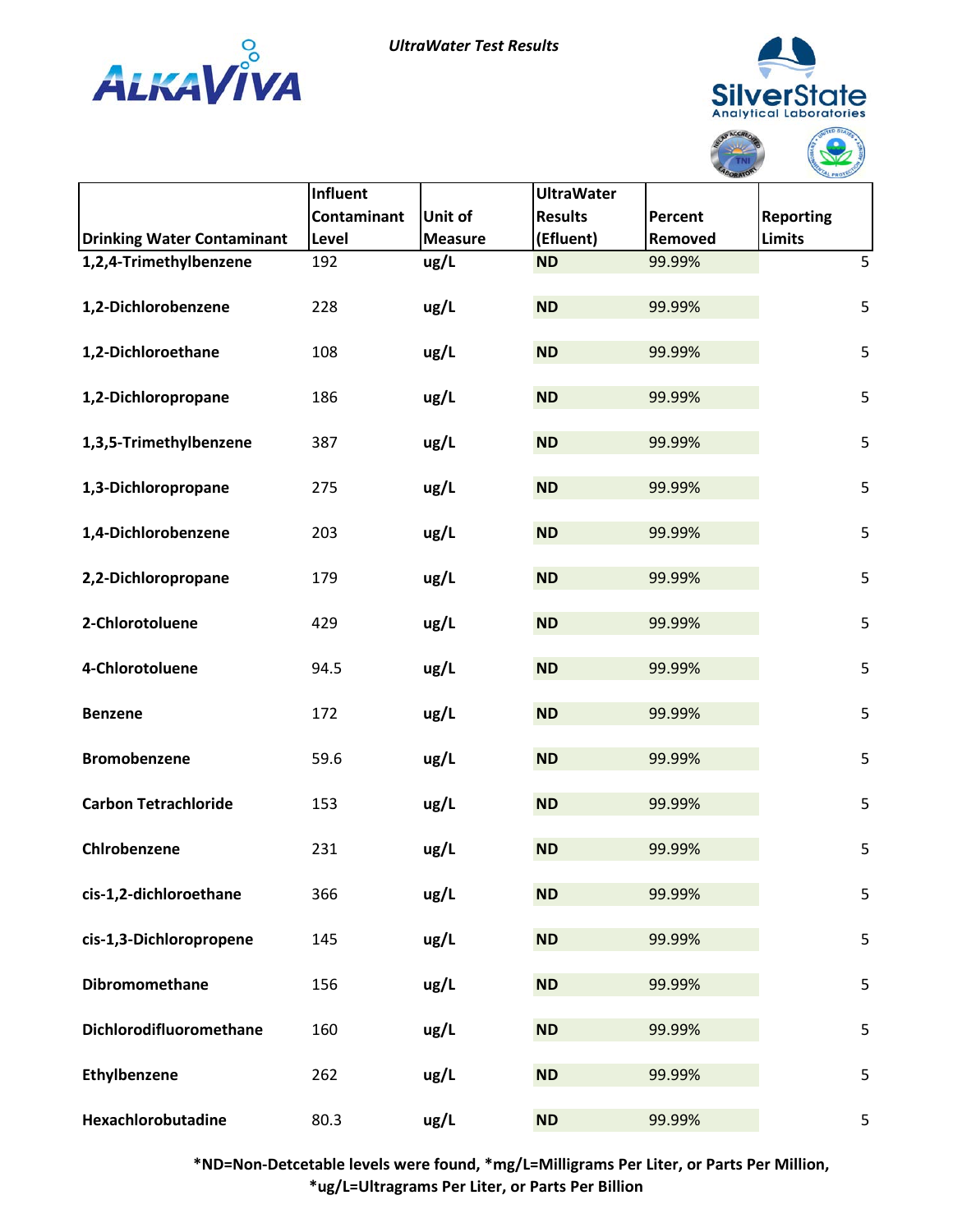



|                                   |                 |                |                   | <b>ABORATO</b> | TAL PROTECTION   |
|-----------------------------------|-----------------|----------------|-------------------|----------------|------------------|
|                                   | <b>Influent</b> |                | <b>UltraWater</b> |                |                  |
|                                   | Contaminant     | <b>Unit of</b> | <b>Results</b>    | Percent        | <b>Reporting</b> |
| <b>Drinking Water Contaminant</b> | Level           | <b>Measure</b> | (Efluent)         | Removed        | <b>Limits</b>    |
| Isopropylbenzene                  | 328             | ug/L           | <b>ND</b>         | 99.99%         | 5                |
| m+p-Xylene                        | 72.5            | ug/L           | <b>ND</b>         | 99.99%         | 5                |
| Methylene chloride                | 266             | ug/L           | <b>ND</b>         | 99.99%         | 5                |
| methyl-t-butyl ether (MTBE)       | 372             | ug/L           | 5.36              | 98.56%         | 5                |
| <b>Napthalene</b>                 | 124             | ug/L           | <b>ND</b>         | 99.99%         | 5                |
| n-Propylbenzene                   | 247             | ug/L           | <b>ND</b>         | 99.99%         | 5                |
| o-Xylene                          | 59.8            | ug/L           | <b>ND</b>         | 99.99%         | 5                |
| p-isopropyltoluene                | 124             | ug/L           | <b>ND</b>         | 99.99%         | 5                |
| <b>Styrene</b>                    | 85.4            | ug/L           | <b>ND</b>         | 99.99%         | 5                |
| tert-Butylbenzene                 | 318             | ug/L           | <b>ND</b>         | 99.99%         | 5                |
| Tetrachloroethane                 | 168             | ug/L           | <b>ND</b>         | 99.99%         | 5                |
| <b>Toluene</b>                    | 265             | ug/L           | <b>ND</b>         | 99.99%         | 5                |
| trans-1,2-Diclhloroethane         | 186             | ug/L           | <b>ND</b>         | 99.99%         | 5                |
| trans-1,3-Dichloropropene         | 205             | ug/L           | <b>ND</b>         | 99.99%         | 5                |
| <b>Trichloroethane</b>            | 259             | ug/L           | <b>ND</b>         | 99.99%         | 5                |
| <b>Vinyl Chloride</b>             | 136             | ug/L           | <b>ND</b>         | 99.99%         | 5                |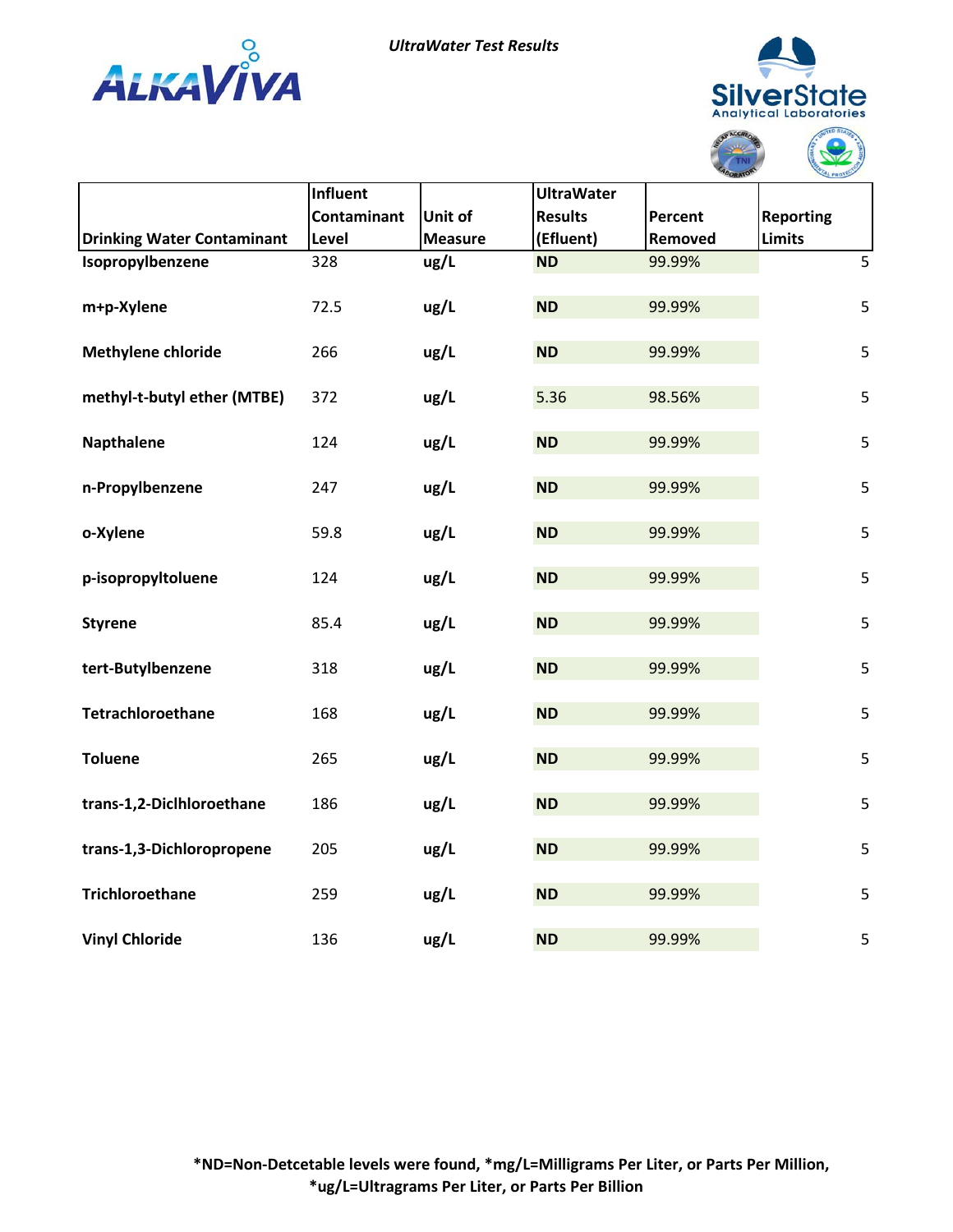

AlkaViva, LLC 8745 Technology Way | Suite C Reno, NV 89521 Office Phone: 775-324-2400 Fax: 775-201-1188



## **Test Results**

for AlkaViva LLC 8745 Technology Way, St. C Reno NV, 89521

**Project:** AlkaViva UltraWater

 **Sample group:** PPCP Testing

**Completed date:** August 3, 2012

## **Legend:**

- **ND** = non-detectable levels of the contaminate were found.
- **ng/L** = nanograms per liter.
- **Effluent** = the sample collected post filter.
- **Influent** = the sample of incoming water.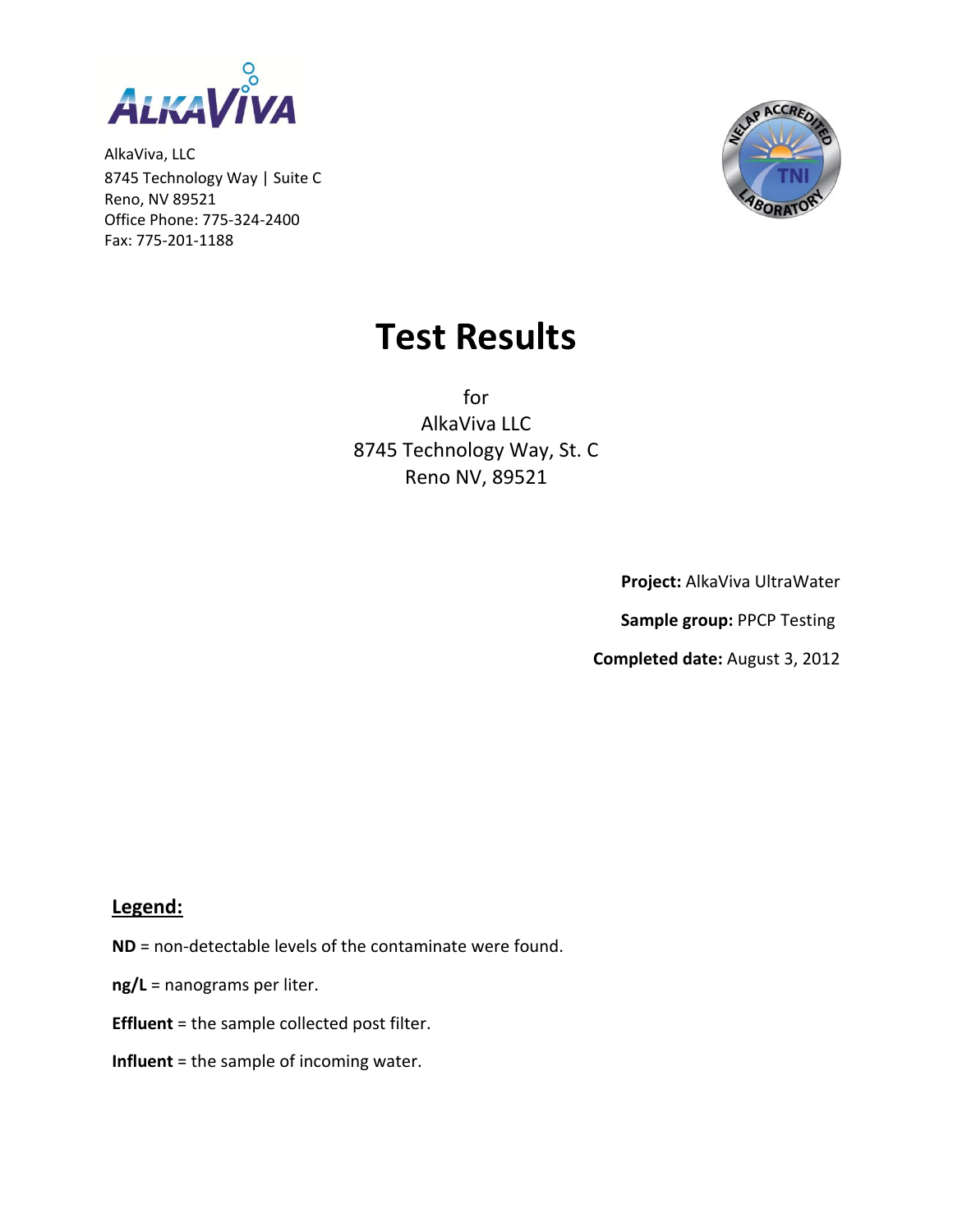



|                                                 |                                 | <b>Influent</b><br>Compound | <b>AlkaViva</b><br><b>UltraWater</b> | <b>Percent</b> | <b>Reporting</b> |
|-------------------------------------------------|---------------------------------|-----------------------------|--------------------------------------|----------------|------------------|
| <b>Compounds Action</b>                         | <b>Compound Name</b>            | Level (ng/L)                | <b>Results</b>                       | Removed        | Limit (ng/L)     |
| <b>Hormones</b><br><b>Contraceptive Hormone</b> | EE2 (17 Alpha-ethynylestradiol) | 500                         | <b>ND</b>                            | 99.99%         | 5                |
| <b>Estrogenic Hormone</b>                       | E2 (17 Beta-Estradiol)          | 380                         | <b>ND</b>                            | 99.99%         | 5                |
| <b>Estrogenic Hormone</b>                       | Estrone                         | 400                         | <b>ND</b>                            | 99.99%         | 5                |
| <b>Steroid Hormone</b>                          | Andorostenedione                | 370                         | <b>ND</b>                            | 99.99%         | 5                |
| <b>Steroid Hormone</b>                          | Norethisterone                  | 600                         | <b>ND</b>                            | 99.99%         | 5                |
| <b>Steroid Hormone</b>                          | Progesterone                    | 550                         | <b>ND</b>                            | 99.99%         | 5                |
| <b>Steroid Hormone</b>                          | Testosterone                    | 410                         | <b>ND</b>                            | 99.99%         | 10               |
| <b>Over the Counter</b><br>Analgesic            | Acetaminophen                   | 640                         | <b>ND</b>                            | 99.99%         | 5                |
| Analgesic                                       | Phenazone                       | 530                         | <b>ND</b>                            | 99.99%         | 5                |
| <b>Analgesic-NSAID</b>                          | Ibuprofen                       | 1800                        | <b>ND</b>                            | 99.99%         | 10               |
| <b>Prescription Drugs</b>                       |                                 |                             |                                      |                |                  |
| Analgesic                                       | Lidocaine                       | 280                         | <b>ND</b>                            | 99.99%         | 5                |
| <b>Analgesic-NSAID</b>                          | <b>Butalbital</b>               | 310                         | <b>ND</b>                            | 99.99%         | 5                |
| <b>Anti anxiety</b>                             | Meprobamate                     | 520                         | <b>ND</b>                            | 99.99%         | 5                |
| <b>Anti Asthmatic</b>                           | Albuterol                       | 1800                        | <b>ND</b>                            | 99.99%         | 5                |
| <b>Anti Asthmatic</b>                           | Theophylline                    | 310                         | <b>ND</b>                            | 99.99%         | 10               |
| <b>Anti Convulsant</b>                          | Primidone                       | 230                         | <b>ND</b>                            | 99.99%         | 5                |
| Anti Inflammatory                               | Diclofenac                      | 390                         | <b>ND</b>                            | 99.99%         | 5                |
| <b>Anti Inflammatory</b>                        | Ketoprofen                      | 280                         | <b>ND</b>                            | 99.99%         | 5                |
| <b>Anti Inflammatory</b>                        | Ketorolac                       | 230                         | <b>ND</b>                            | 99.99%         | 5                |
| <b>Anti Inflammatory</b>                        | Meclofenamic Acid               | 380                         | <b>ND</b>                            | 99.99%         | 5                |
| Anti seizure                                    | Carbamazepine                   | 480                         | <b>ND</b>                            | 99.99%         | 5                |
| Antibiotic                                      | Amoxicillin                     | 480                         | <b>ND</b>                            | 99.99%         | 20               |
| Antibiotic                                      | Azrothromycin                   | 31000                       | 810                                  | 97.38%         | 5                |
| <b>Antibiotic</b>                               | Carbadox                        | 360                         | <b>ND</b>                            | 99.99%         | 5                |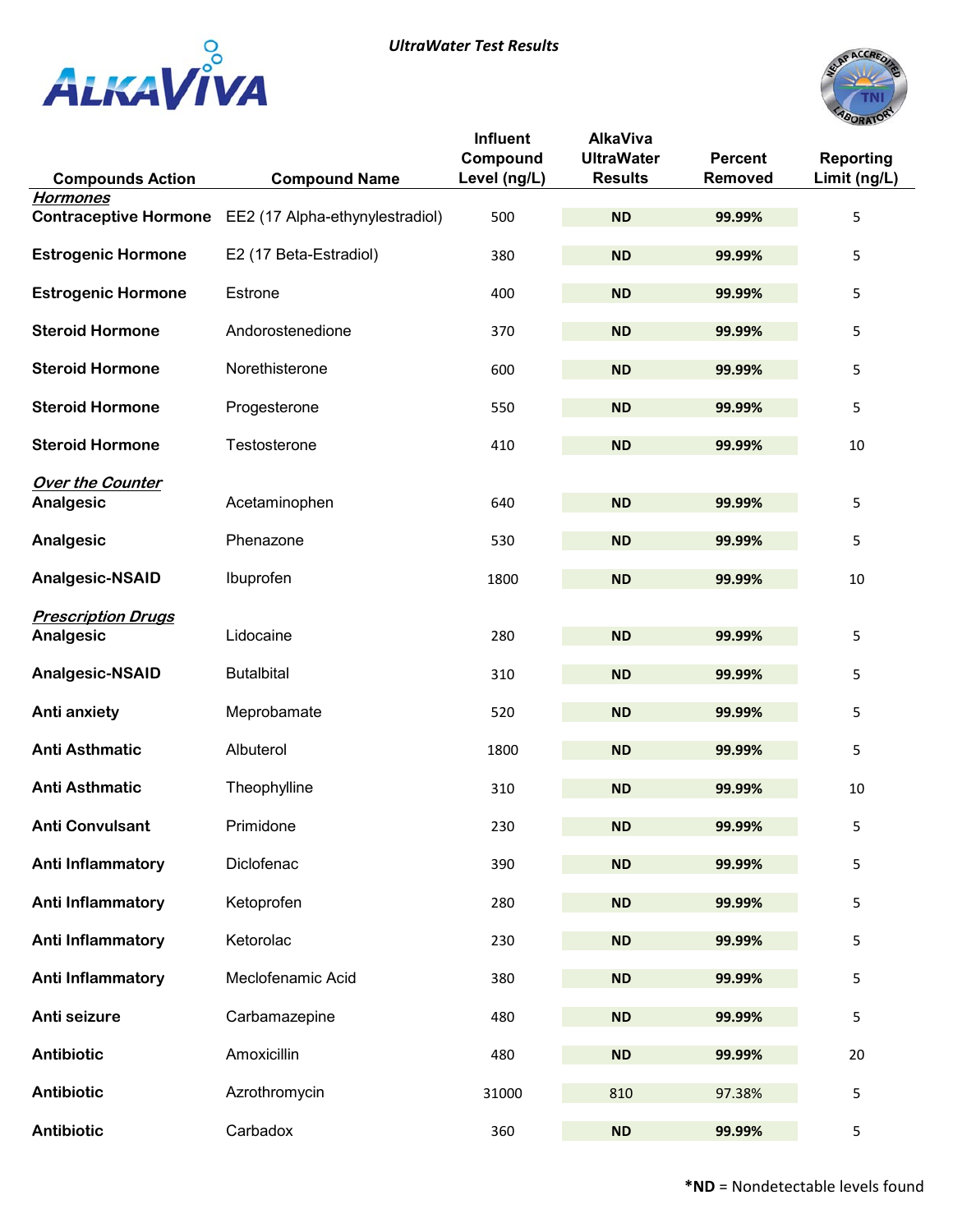



|                                              |                       | <b>Influent</b><br>Compound | <b>AlkaViva</b><br><b>UltraWater</b> | <b>Percent</b> | <b>Reporting</b> |
|----------------------------------------------|-----------------------|-----------------------------|--------------------------------------|----------------|------------------|
| <b>Compounds Action</b><br><b>Antibiotic</b> | <b>Compound Name</b>  | Level (ng/L)                | <b>Results</b>                       | Removed        | Limit (ng/L)     |
|                                              | Chloramphenicol       | 700                         | <b>ND</b>                            | 99.99%         | $10\,$           |
| <b>Antibiotic</b>                            | Erythromycin          | 110                         | <b>ND</b>                            | 99.99%         | $10\,$           |
| <b>Antibiotic</b>                            | Flumeqine             | 270                         | <b>ND</b>                            | 99.99%         | $10\,$           |
| <b>Antibiotic</b>                            | Lincomycin            | 1200                        | <b>ND</b>                            | 99.99%         | $10\,$           |
| <b>Antibiotic</b>                            | Oxolinic acid         | 84                          | <b>ND</b>                            | 99.99%         | 5                |
| <b>Antibiotic</b>                            | Trimethoprim          | 200                         | <b>ND</b>                            | 99.99%         | 5                |
| Anti-cholesterol                             | Clofibric acid        | 470                         | <b>ND</b>                            | 99.99%         | 5                |
| Anticoagulant                                | Warfarin              | 860                         | <b>ND</b>                            | 99.99%         | 5                |
| Antidepressant                               | Fluoxetine (Prozac)   | 470                         | <b>ND</b>                            | 99.99%         | 10               |
| <b>Anti-Seizure</b>                          | Dilantin              | 2400                        | <b>ND</b>                            | 99.99%         | 20               |
| <b>Beta Blocker</b>                          | Atenolol              | 1000                        | <b>ND</b>                            | 99.99%         | 5                |
| <b>Beta Blocker</b>                          | Lopressor             | 3400                        | <b>ND</b>                            | 99.99%         | 20               |
| <b>Blood thinner</b>                         | Pentoxifylline        | 490                         | <b>ND</b>                            | 99.99%         | 5                |
| <b>Calcium Blocker</b>                       | Nifedipine            | 1600                        | 87                                   | 94.56%         | 20               |
| <b>Enzyme</b>                                | Chloridazon           | 120                         | <b>ND</b>                            | 99.99%         | 5                |
| <b>H2 Blocker</b>                            | Cimetidine            | 4400                        | <b>ND</b>                            | 99.99%         | 5                |
| <b>Heart Medication</b>                      | Dehydronifedipine     | 230                         | <b>ND</b>                            | 99.99%         | 5                |
| <b>Lipid Regulator</b>                       | Bezafibrate           | 1200                        | <b>ND</b>                            | 99.99%         | 5                |
| <b>Lipid Regulator</b>                       | Gemfibrozil           | 450                         | <b>ND</b>                            | 99.99%         | 5                |
| <b>Muscle Relaxant</b>                       | Carisoprodol          | 540                         | <b>ND</b>                            | 99.99%         | 5                |
| <b>Sulfa Antibiotic</b>                      | Sulfachloropyridazine | 3400                        | <b>ND</b>                            | 99.99%         | 5                |
| <b>Sulfa Antibiotic</b>                      | Sulfadimethoxine      | 550                         | <b>ND</b>                            | 99.99%         | 5                |
| <b>Sulfa Antibiotic</b>                      | Sulfamerazine         | 170                         | <b>ND</b>                            | 99.99%         | 5                |
| <b>Sulfa Antibiotic</b>                      | Sulfadiazine          | 630                         | <b>ND</b>                            | 99.99%         | 5                |
| <b>Sulfa Antibiotic</b>                      | Sulfamethazine        | 200                         | <b>ND</b>                            | 99.99%         | 5                |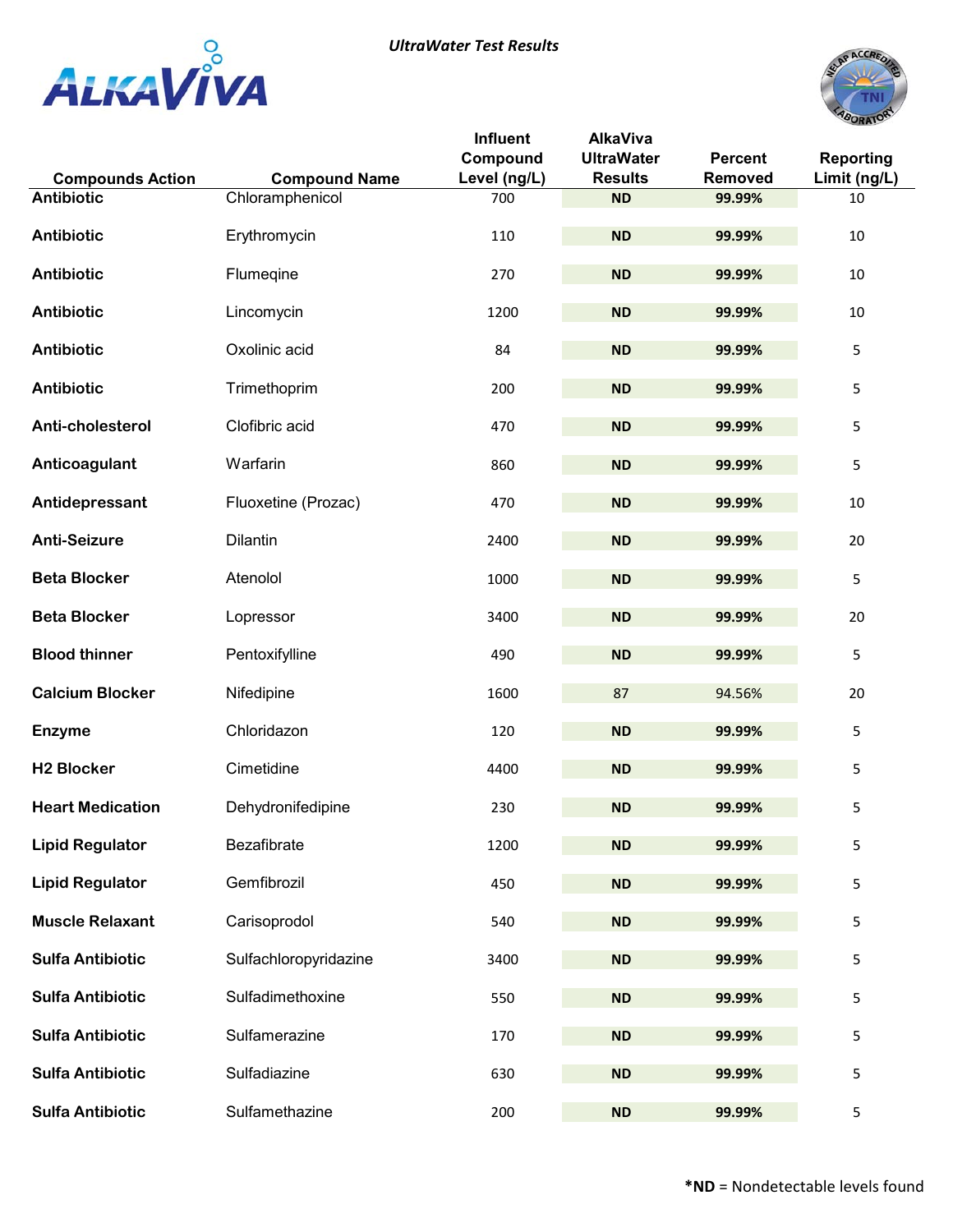





| <b>Compounds Action</b>                               | <b>Compound Name</b> | Influent<br>Compound<br>Level (ng/L) | <b>AlkaViva</b><br><b>UltraWater</b><br><b>Results</b> | <b>Percent</b><br>Removed | <b>Reporting</b><br>Limit (ng/L) |
|-------------------------------------------------------|----------------------|--------------------------------------|--------------------------------------------------------|---------------------------|----------------------------------|
| <b>Sulfa Antibiotic</b>                               | Sulfamethizole       | 270                                  | <b>ND</b>                                              | 99.99%                    | 5                                |
| <b>Sulfa Antibiotic</b>                               | Sulfathiazole        | 200                                  | <b>ND</b>                                              | 99.99%                    | 5                                |
| <b>Sulfa Antibiotic</b>                               | Sulfamethoxazole     | 290                                  | <b>ND</b>                                              | 99.99%                    | 5                                |
| <b>Triazide</b>                                       | Bendroflumethiazide  | 880                                  | <b>ND</b>                                              | 99.99%                    | 5                                |
| <b>Valium-Antianxiety</b>                             | Diazepam             | 620                                  | <b>ND</b>                                              | 99.99%                    | 5                                |
| <b>Stimulants</b><br><b>Caffeine Degradate</b>        | 1,7-dimethylxanthine | 700                                  | <b>ND</b>                                              | 99.99%                    | 5                                |
| <b>Caffeine Degradate</b>                             | Theobromine          | 560                                  | <b>ND</b>                                              | 99.99%                    | 5                                |
| <b>Nicotine Degradate</b>                             | Cotinine             | 1900                                 | <b>ND</b>                                              | 99.99%                    | 10                               |
| <b>Stimulant</b>                                      | Caffeine             | 780                                  | <b>ND</b>                                              | 99.99%                    | 5                                |
| Analgesic-NSAID                                       | Naproxen             | 240                                  | <b>ND</b>                                              | 99.99%                    | $10\,$                           |
| <b>Personal Care Products</b><br><b>Antibacterial</b> | Triclosan            | 1000                                 | <b>ND</b>                                              | 99.99%                    | 10                               |
| <b>Mosquito Repellant</b>                             | <b>DEET</b>          | 340                                  | <b>ND</b>                                              | 99.99%                    | 2                                |
| <b>Preservatives</b>                                  |                      |                                      |                                                        |                           |                                  |
| <b>Preservative</b>                                   | Butylparaben         | 730                                  | <b>ND</b>                                              | 99.99%                    | 5                                |
| Preservative                                          | Ethylparaben         | 2100                                 | <b>ND</b>                                              | 99.99%                    | 20                               |
| <b>Preservative</b>                                   | Isobutylparaben      | 780                                  | <b>ND</b>                                              | 99.99%                    | 5                                |
| <b>Preservative</b>                                   | Methylparaben        | 1400                                 | <b>ND</b>                                              | 99.99%                    | 20                               |
| <b>Preservative</b>                                   | Propylparaben        | 270                                  | ND                                                     | 99.99%                    | 5                                |
| Pesticides/Herbicides<br><b>Herbicide</b>             | $2,4-D$              | 250                                  | <b>ND</b>                                              | 99.99%                    | 5                                |
| Herbicide                                             | <b>Bromacil</b>      | 480                                  | <b>ND</b>                                              | 99.99%                    | 5                                |
| Herbicide                                             | Chlorotoluron        | 440                                  | <b>ND</b>                                              | 99.99%                    | 5                                |
| Herbicide                                             | Diuron               | 940                                  | <b>ND</b>                                              | 99.99%                    | 5                                |
| Herbicide                                             | Isoproturon          | 2000                                 | <b>ND</b>                                              | 99.99%                    | 100                              |
| Herbicide                                             | Linuron              | 420                                  | <b>ND</b>                                              | 99.99%                    | 5                                |